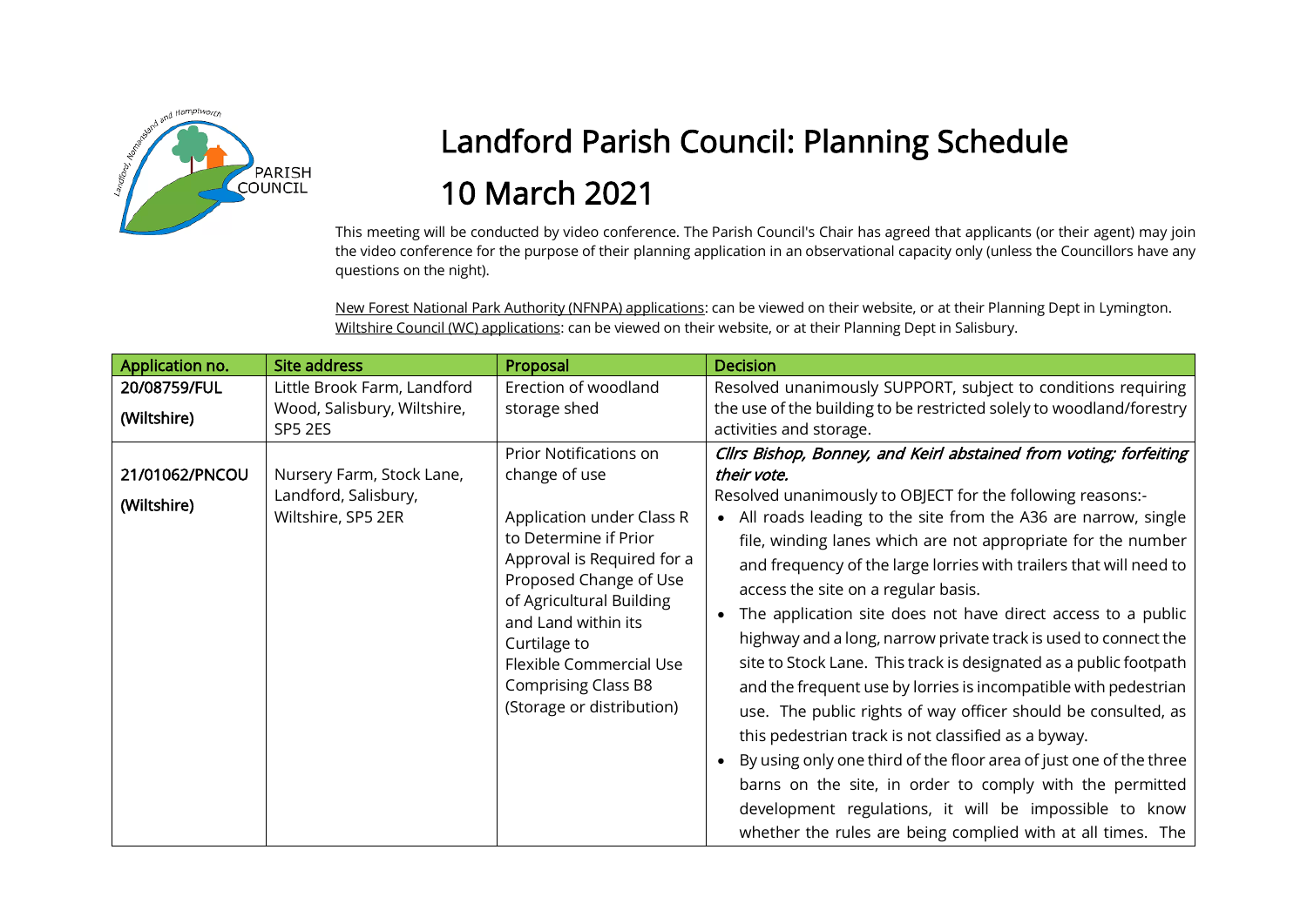|  | change of use limitation of 500 square metres floor area is       |
|--|-------------------------------------------------------------------|
|  |                                                                   |
|  | therefore unenforceable.                                          |
|  | The planning enforcement team member who visited the site,        |
|  | will confirm that the proposed change of use was operational      |
|  | before the current application was submitted. A condition of      |
|  | Class R is that an application must be submitted before the site  |
|  | changes use.                                                      |
|  | With regard to vehicle movements to the above site, it has        |
|  |                                                                   |
|  | been brought to the Parish Council's attention that significant   |
|  | differences exist between the application documentation and       |
|  | other factual evidence. In order to establish the total number    |
|  | of vehicles, per year, accessing Nursery Farm site during its     |
|  | agricultural use as a chicken farm, a similar sized poultry farm  |
|  | operation in Chard, Somerset has been used as a like for like     |
|  | comparison. The applicant has obtained information from the       |
|  | owner of the Chard poultry farm to suggest that there are a       |
|  | total of 3580 vehicle movements per year by vehicles going to     |
|  | the Chard site.                                                   |
|  | By contrast, a 2011 planning application 12/00011/FUL   The       |
|  | erection of 2 No. poultry buildings with associated               |
|  | infrastructure and the removal of existing earth bunds and        |
|  | construction of a new earth bund. (GR 334602/110502)   Land       |
|  | OS 5954 Part Chaffcombe Chard Somerset TA20 4AU                   |
|  | (southsomerset.gov.uk) for two additional poultry buildings at    |
|  | the Chard site (making four in total on the site, equivalent to   |
|  | Nursery Farm), states that the total number of vehicles, per      |
|  | year, after the two new poultry buildings are constructed, will   |
|  | be 756 (63 vehicle visits per month). This is detailed in a table |
|  | within paragraph 10.3 (page 32) of the Environmental              |
|  | Statement, which is part of the 2011 planning application. The    |
|  | figure of 756 is roughly one fifth of the number of vehicles      |
|  | claimed in the current application, to be using the Chard site.   |
|  | As Nursery Farm was very similar to the Chard site, which is      |
|  | exactly what is being claimed, the Schepens annual vehicle        |
|  | movements, being 1320, are much greater than the 756              |
|  | vehicles for the previous poultry farm usage. To further          |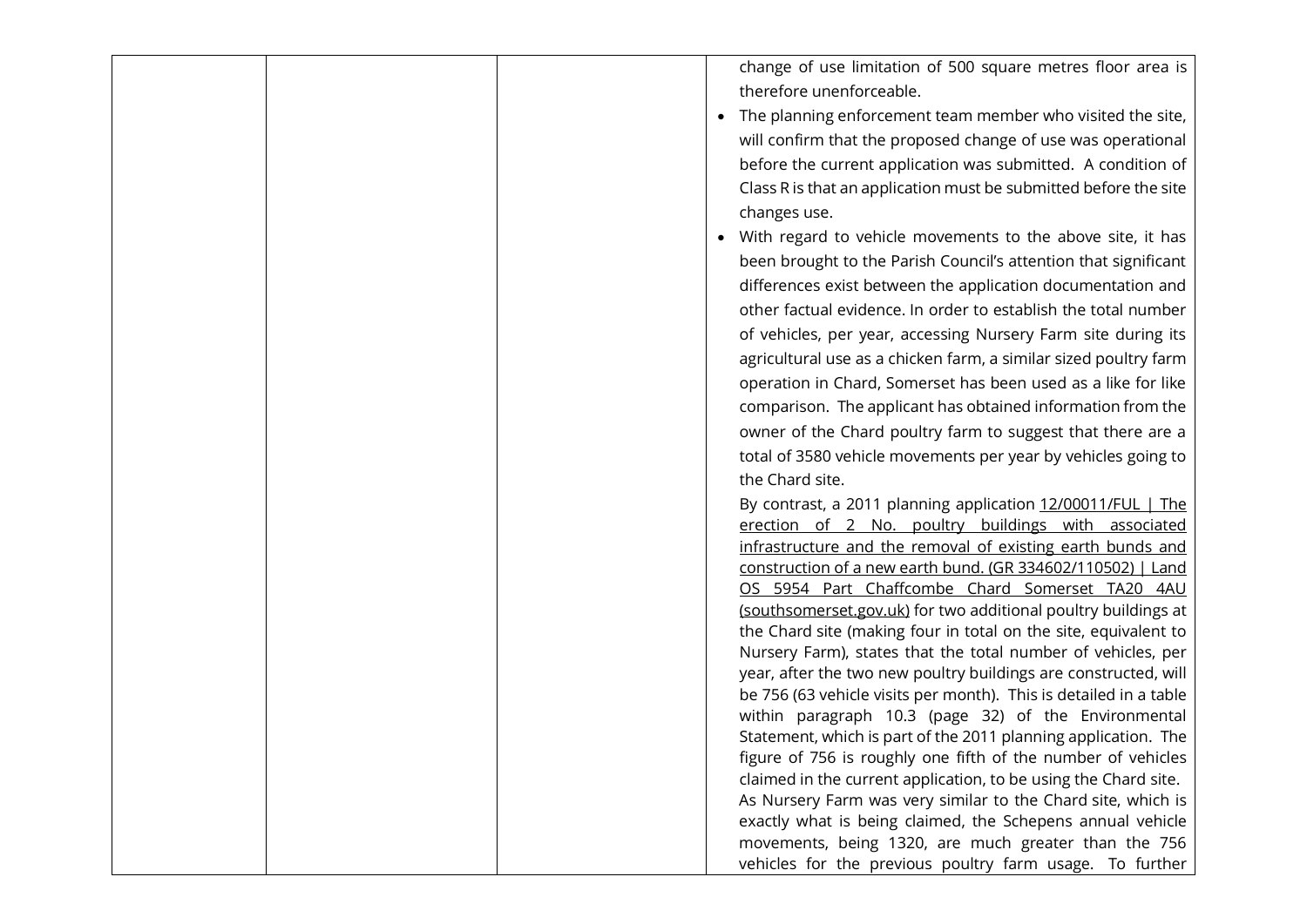|                     |                                                                       |                                                                                                                                         | analyse the vehicle usage, just under half of the 756 are<br>vehicles used by the Chard staff, suggesting that these are cars<br>not HGVs, which are simply used to go to and from their place<br>of work.<br>WC Highways, in their recent response to the application, have<br>blindly accepted that there were 3580 vehicle visits to Nursery<br>Farm when in use as a poultry farm, and considered the<br>proposed use by Schepens to be a more favourable figure of<br>1320. If WC Highways had carried out any research, they<br>would have seen that 756 was the correct figure for vehicles<br>using the site and would not have come to their conclusion<br>that "these proposals would generate fewer vehicle trips than<br>that of the extant use. On this basis, I recommend that no<br>Highway objection is raised." |
|---------------------|-----------------------------------------------------------------------|-----------------------------------------------------------------------------------------------------------------------------------------|----------------------------------------------------------------------------------------------------------------------------------------------------------------------------------------------------------------------------------------------------------------------------------------------------------------------------------------------------------------------------------------------------------------------------------------------------------------------------------------------------------------------------------------------------------------------------------------------------------------------------------------------------------------------------------------------------------------------------------------------------------------------------------------------------------------------------------|
|                     |                                                                       | Replacement raised                                                                                                                      | Given Cllr Stanton declared an interest, she did not take part in the                                                                                                                                                                                                                                                                                                                                                                                                                                                                                                                                                                                                                                                                                                                                                            |
| 21/00108            | Rookery Nook, South Lane,                                             | decking, balustrade and                                                                                                                 | discussion as a member of the Parish Council and abstained from                                                                                                                                                                                                                                                                                                                                                                                                                                                                                                                                                                                                                                                                                                                                                                  |
| (NFNPA)             | Nomansland, Salisbury, SP5                                            | steps                                                                                                                                   | voting; forfeiting her vote.                                                                                                                                                                                                                                                                                                                                                                                                                                                                                                                                                                                                                                                                                                                                                                                                     |
|                     | 2BZ                                                                   |                                                                                                                                         | Resolved unanimously Recommendation No. 5. We are happy to<br>accept the decision reached by the National Park Authority's                                                                                                                                                                                                                                                                                                                                                                                                                                                                                                                                                                                                                                                                                                       |
|                     |                                                                       |                                                                                                                                         | Officers under their delegated powers.                                                                                                                                                                                                                                                                                                                                                                                                                                                                                                                                                                                                                                                                                                                                                                                           |
| 21/00110<br>(NFNPA) | Cornerways, North Lane,<br>Nomansland, Salisbury, SP5<br>2BY          | Single storey extension;<br>roof alterations; porch;<br>alterations to<br>fenestration; raised<br>terrace                               | Resolved unanimously to Recommendation No. 1. We<br>recommend PERMISSION, for the reasons listed below, but would<br>accept the decision reached by the National Park Authority's<br>Officers under their delegated powers.<br>The proposals have little or no adverse effects on the<br>neighbouring property but do provide a visual improvement of<br>the property from public viewpoints. No external lighting has been<br>requested, so it is assumed that this will be the subject of a<br>separate application, if required.                                                                                                                                                                                                                                                                                              |
| 21/00121<br>(NFNPA) | Gorselea, School Road,<br>Nomansland, Salisbury, SP5<br>2BY           | Single storey rear<br>extension, front door and<br>window to front elevation;<br>replacement windows                                    | Resolved unanimously Recommendation No. 5. We are happy to<br>accept the decision reached by the National Park Authority's<br>Officers under their delegated powers.                                                                                                                                                                                                                                                                                                                                                                                                                                                                                                                                                                                                                                                             |
| 21/00152<br>(NFNPA) | Grid Reference Su2541175,<br>Land Adjacent Forest Road,<br>Nomansland | Application for screening<br>opinion under Regulation<br>6 (schedule 2) of the Town<br>and Country Proposal:<br>Planning (Environmental | For info and not for Parish Council comment                                                                                                                                                                                                                                                                                                                                                                                                                                                                                                                                                                                                                                                                                                                                                                                      |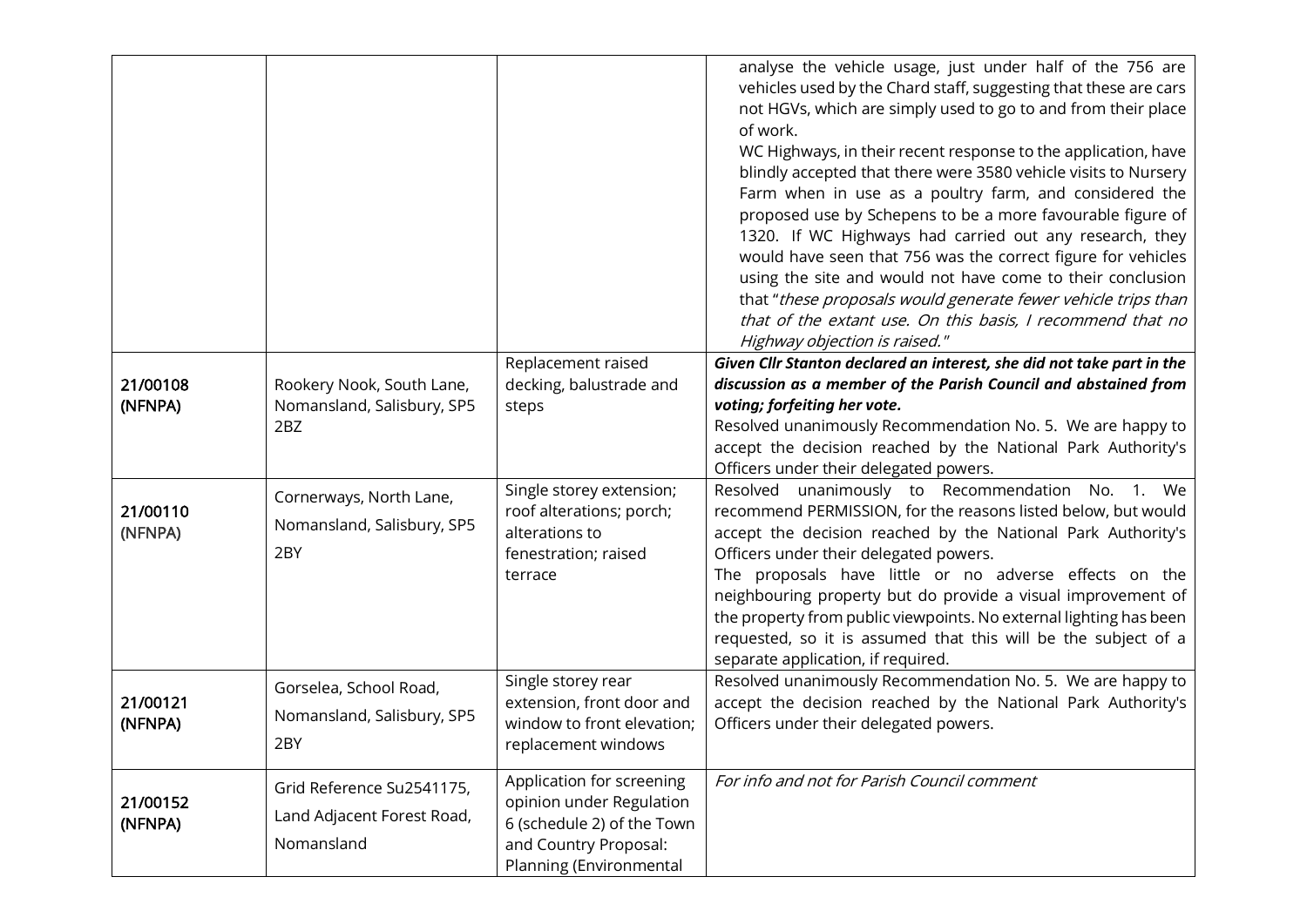|                                                   |                                                                       | Impact Assessment)<br>Regulations 2017 for 1No.<br>Replacement electricity<br>wood poles supporting a<br>Low Voltage overhead<br>line.                                                                                           |                                                                                                                                                                                                                                                                                                                                                                                                                                                                                                                                                                                                                                                                                                                                                                                                                                                                                                                                                                                                                                  |
|---------------------------------------------------|-----------------------------------------------------------------------|----------------------------------------------------------------------------------------------------------------------------------------------------------------------------------------------------------------------------------|----------------------------------------------------------------------------------------------------------------------------------------------------------------------------------------------------------------------------------------------------------------------------------------------------------------------------------------------------------------------------------------------------------------------------------------------------------------------------------------------------------------------------------------------------------------------------------------------------------------------------------------------------------------------------------------------------------------------------------------------------------------------------------------------------------------------------------------------------------------------------------------------------------------------------------------------------------------------------------------------------------------------------------|
| 21/00153<br>(NFNPA)                               | Grid Reference Su2541175,<br>Land Adjacent Forest Road,<br>Nomansland | Application under section<br>37 of the Electricity Act<br>1989 and section 90(2) of<br>the Town and Country<br>Planning Act 1990 for<br>1No. Replacement<br>electricity wood poles<br>supporting a Low Voltage<br>overhead line. | For info and not for Parish Council comment                                                                                                                                                                                                                                                                                                                                                                                                                                                                                                                                                                                                                                                                                                                                                                                                                                                                                                                                                                                      |
| 21/00111<br>(NFNPA)                               | Oakleigh, School Road,<br>Nomansland, Salisbury, SP5<br>2BY           | Greenhouse                                                                                                                                                                                                                       | Resolved unanimously Recommendation No.1. We recommend<br>PERMISSION, for the reasons listed below, but would accept the<br>decision reached by the National Park Authority's Officers under<br>their delegated powers.<br>The proposed greenhouse has little or no adverse effect on the<br>locality.                                                                                                                                                                                                                                                                                                                                                                                                                                                                                                                                                                                                                                                                                                                           |
| 20/11334/FUL<br>(Wiltshire)<br>(Revised Drawings) | Furze Farm, Sherfield English<br>Road, Landford, SP5 2BD              | Conversion of existing<br>stables to tourist<br>accommodation and use<br>of land for agricultural<br>purposes.                                                                                                                   | Resolved unanimously OBJECT (for reasons set out below)<br>. The proposal is within an area in which additional housing is not<br>normally permitted under Wiltshire Council policies.<br>The<br>proposed change of use of from the existing stables to holiday lets<br>effectively creates a more intense 'housing' use than normal<br>domestic use.<br>. The noise and disturbance of tourism activities from the<br>proposed holiday lets and the large site surrounding it, will have a<br>detrimental impact on neighbouring properties - far more than<br>the existing equestrian use.<br>• The driveway from Sherfield English Road to the application site<br>also forms part of a local public footpath. The much greater<br>intensity of use by motor vehicles as a result of the proposals, will<br>not be compatible with the use of the driveway as a public<br>footpath.<br>. High levels of nitrogen pollution are impacting protected sites in<br>the Solent area and Natural England have advised that planning |